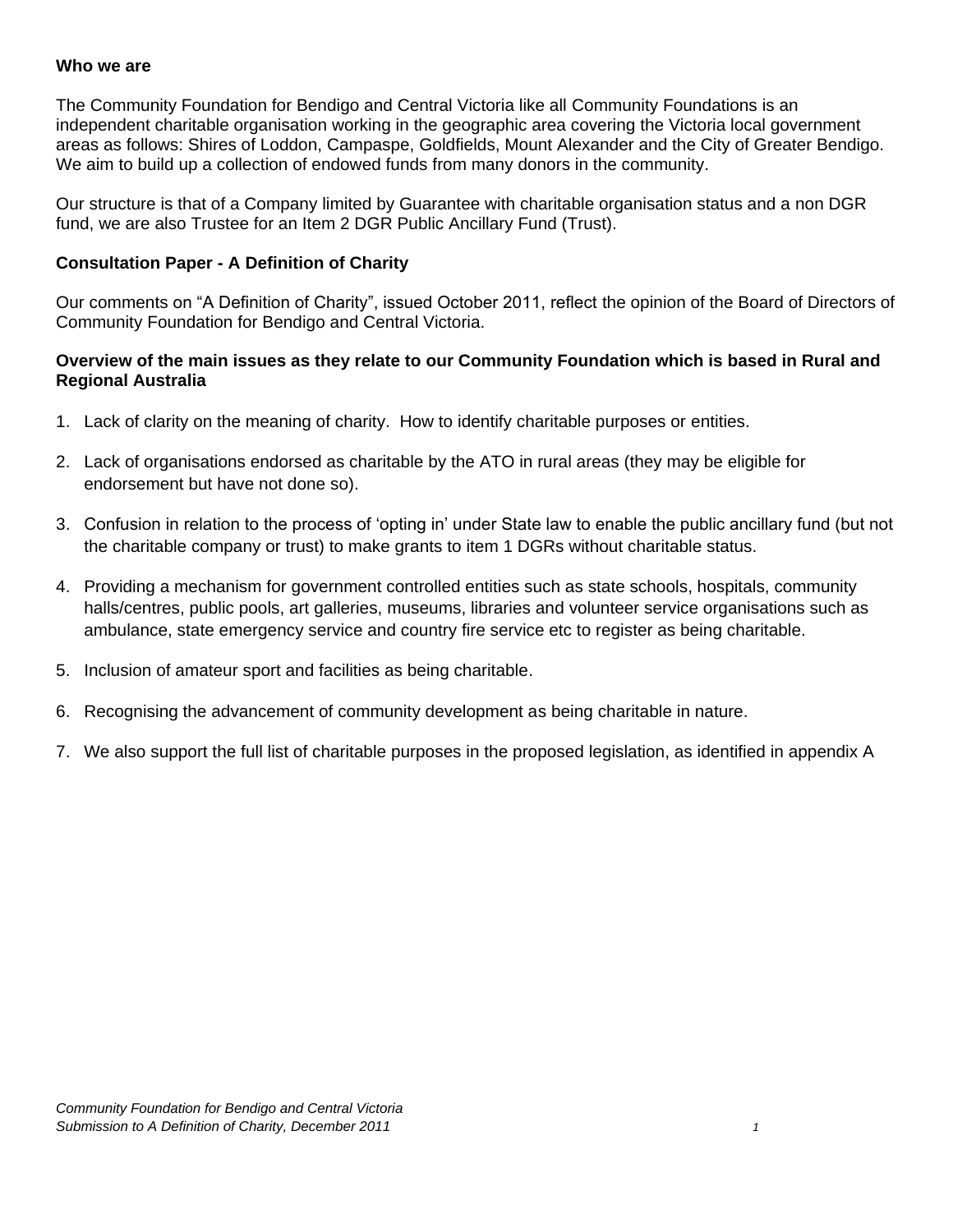## 1. **Are there any issues with amending the 2003 definition to replace the 'dominant purpose' requirement with the requirement that a charity have an exclusively charitable purpose?**

We support the core definition as it stands and would like to see 'dominant purpose' retained and allow incidental or ancillary non charitable purposes to be undertaken as opposed to 'exclusively charitable purpose'.

Like many Community Foundations we provide additional incidental services for which we receive income, such as distributing Back to School vouchers for FRRR This is part of a Community Foundation's remit and is essential in providing additional income on which they survive.

## 2. **Does the decision by the New South Wales Administrative Tribunal provide sufficient clarification on the circumstances when a peak body can be a charity or is further clarification required?**

Yes the New South Wales Administrative Tribunal provides sufficient clarification on the circumstances when a peak body can be a charity. No further clarification is required.

## 3. **Are any changes required to the Charities Bill 2003 to clarify the meaning of 'public' or 'sufficient section of the general community'?**

We support the ATO's recommendations in its review of the Charities Bill 2003, that 'sufficient section' be defined as one which is not 'numerically negligible' compared with the size of that part of the community to whom the purpose would be relevant.

We often give grants to small rural communities therefore it is important that the definition of 'public' or 'sufficient' not discriminate against these communities and their ability to receive support from charitable institutions or make it difficult for these communities to establish their own charitable institutions.

# 4. **Are changes to the Charities Bill 2003 necessary to ensure beneficiaries with family ties (such as native title holders) can receive benefits from charities?**

We have no comments or experience with respect to this question.

5. **Could the term 'for the public benefit' be further clarified, for example, by including additional principles outlined in ruling TR 2011/D2 or as contained in the Scottish, Ireland and Northern Ireland definitions or in the guidance material of the Charities Commission of England and Wales?** 

We are definitely in support of the draft ruling that the charging of fees to members is unlikely of itself to prevent a purpose being charitable.

In rural areas many people join membership organisations as it is their way to contribute to their community, the membership fee is a donation to the community rather than resulting in a benefit to the 'member'. For example small rural community development organisations are usually membership based but the members derive little individual benefit rather the benefit that is derived is the overall improvement of the community for the benefit of the whole community.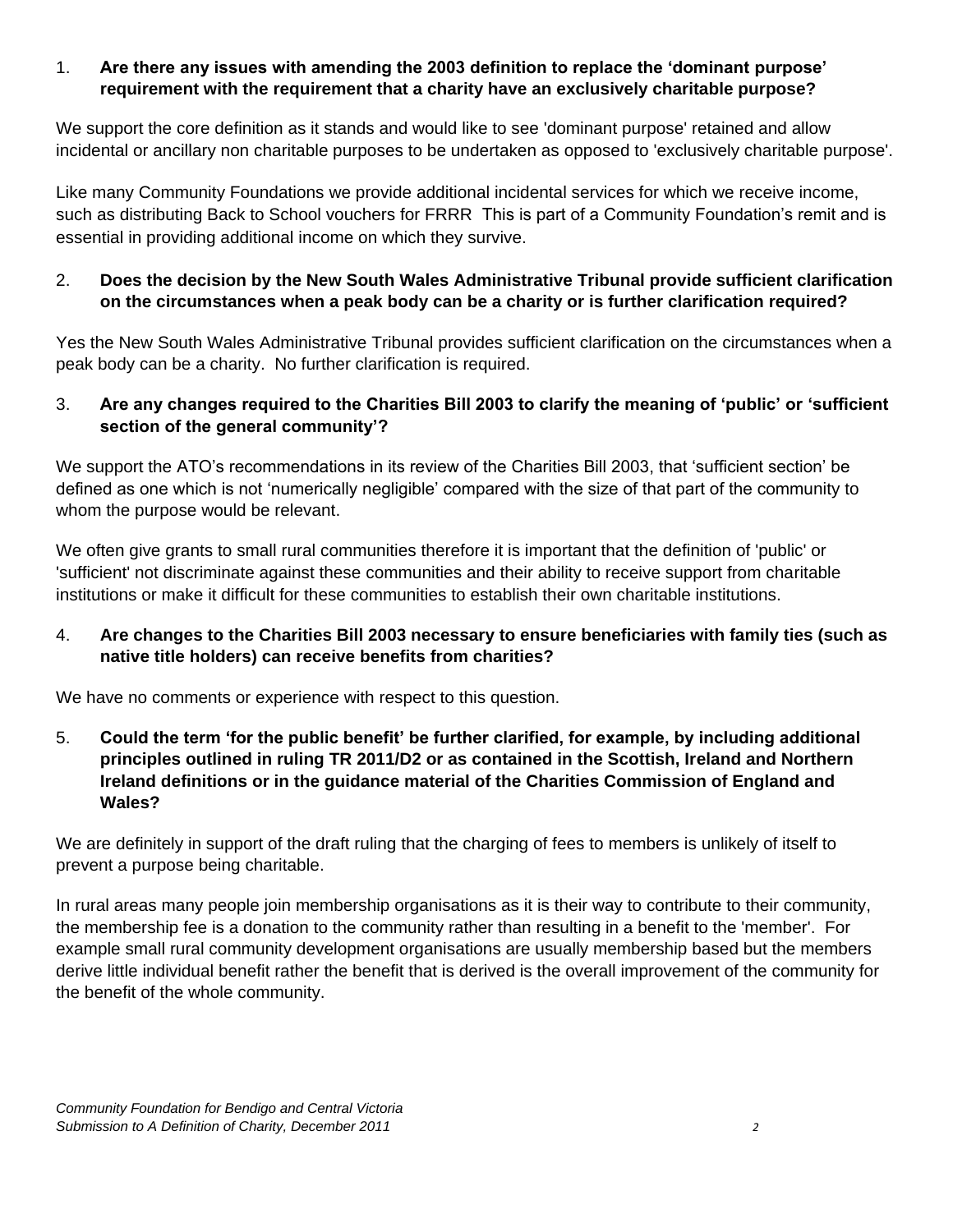#### 6. **Would the approach taken by England and Wales of relying on the common law and providing guidance on the meaning of public benefit, be preferable on the grounds it provides greater flexibility?**

We support Philanthropy Australia's position that urges against adoption of the 2003 definition of public benefit as we feel this is unnecessarily complicated and restrictive. Greater flexibility would be provided by providing guidance on the meaning of public benefit such as that included in TR 2011/4 rather than the extensive and complicated guidance provided by England and Wales.

## 7. **What are the issues with requiring an existing charity or an entity seeking approval as a charity to demonstrate they are for the public benefit?**

We would like to see consistency across all heads of charity, so that all heads of charity are presumed to provide a public benefit.

We support Philanthropy Australia's position that there are significant issues with charities being required to demonstrate that they are for the public benefit. Community Foundations come under the fourth head of charity, which does not presume public benefit, but ATO has not required, in practice, any explicit information to prove public benefit at this time.

If the new legislative definition requires charitable trusts to prove that they are for the public benefit, this may result in an onerous administrative burden for very limited gain. The public has an interest in ensuring that foundations are run efficiently at low costs, ensuring the maximum level of funding goes to charitable projects. Therefore we support Philanthropy Australia's view that an explicit requirement for trusts to prove their public benefit would be a drain on time and resources.

We also support Philanthropy Australia's comment that a number of charities, particularly those located in regional areas, are small with relatively low turnover, have few or no paid staff and rely extensively on volunteers. Proving public benefit is also likely to be a burden on these organisations.

Scholarships to educational institutes and prizes for artistic competitions have long been recognised as being charitable as long as they are open to application and are awarded on merit or basis of disadvantage. However, these may ultimately be awarded to only one recipient. It is crucial that such practice is not eroded by a public benefit test.

## 8. **What role should the ACNC have in providing assistance to charities in demonstrating this test, and also in ensuring charities demonstrate their continued meeting of this test?**

See point 7 above

## 9. **What are the issues for entities established for the advancement of religion or education if the presumption of benefit is overturned?**

We have no comments or experience with respect to this question.

#### 10. **Are there any issues with the requirement that the activities of a charity be in furtherance or in aid of its charitable purpose?**

We support the Government's acceptance that a charity can undertake activities that are unrelated, or not intrinsically charitable, so long as those activities are in furtherance or in aid of its charitable purpose. A charity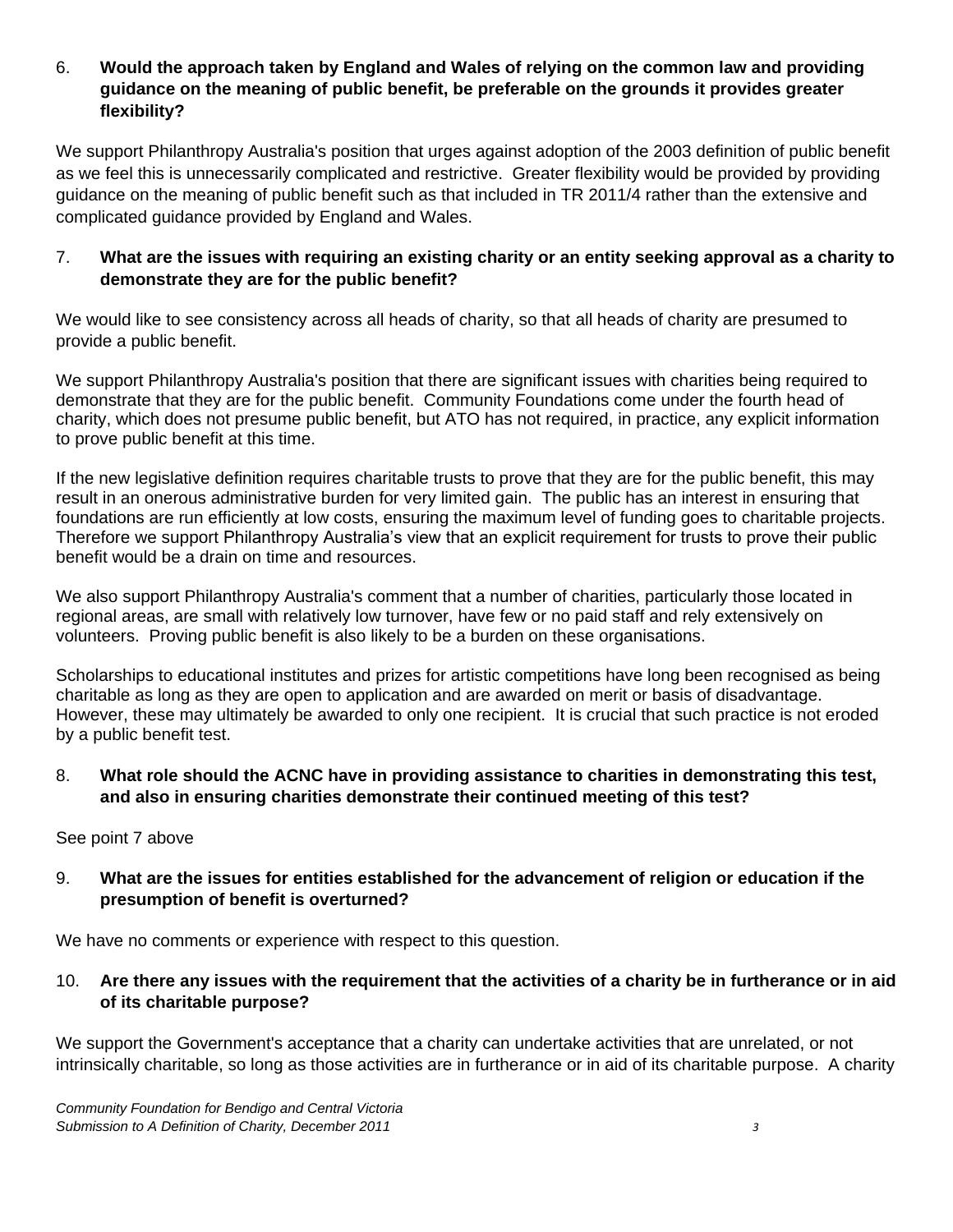needs to be able to undertake fundraising activities that may not be charitable in order to raise funds to undertake its charitable purposes.

Even though dot point 96 is being considered through a separate consultation process we would like to express our extreme concern regarding this point. The Government announcement in the 2011-2012 Budget that it will reform the tax law so that concessions provided to NFP entities are better targeted at those activities of a NFP that directly further its altruistic purpose is likely to add compliance, accounting and administration costs to NFPs.

## 11. **Should the role of activities in determining an entity's status as a charity be further clarified in the definition?**

We see no need for the role of activities in determining an entity's status as a charity be further clarified in the definition. The High Court ruling for the Word Investment decision and the Government's acceptance that a charity can undertake activities that are unrelated, or not intrinsically charitable, so long as those activities are in furtherance or in aid of its charitable purpose provides sufficient clarification.

## 12. **Are there any issues with the suggested changes to the Charities Bill 2003 as outlined above to allow charities to engage in political activities?**

We support the suggested changes to the Charities Bill 2003 that charities are able to engage in political activities, so long as those activities are in furtherance and in aid of its charitable purpose and those charities be allowed to engage in political activities that attempt to change the law or government policy and generate public debate by lawful means.

## 13. **Are there any issues with prohibiting charities from advocating a political party, or supporting or opposing a candidate for political office?**

While the suggested changes to section 8.2 of the Charities Bill 2003, dealing with advocacy and political activities, will strengthen the ability of charities to engage in advocacy activities, the proposed changes may raise some issues. The community Foundation for Bendigo and Central Victoria supports Philanthropy Australia's statement that they cannot see any reason why a charity should not be permitted to advocate support of a particular candidate for public office if the candidate's policies will directly further the charity's charitable purposes - or equally to oppose a candidate whose policies would run counter to the charitable purpose of the organisation.

The Community foundation for Bendigo and Central Victoria also supports, Philanthropy Australia's suggestion that the concept of "disqualifying purposes" is superfluous and should be removed altogether and that the definition of charity would be simplified and clarified to a far greater extent by removing reference to "disqualifying purposes" altogether.

## 14. **Is any further clarification required in the definition on the types of legal entity which can be used to operate a charity?**

We believe that no further clarification is required in the definition on the types of legal entity which can be used to operate a charity.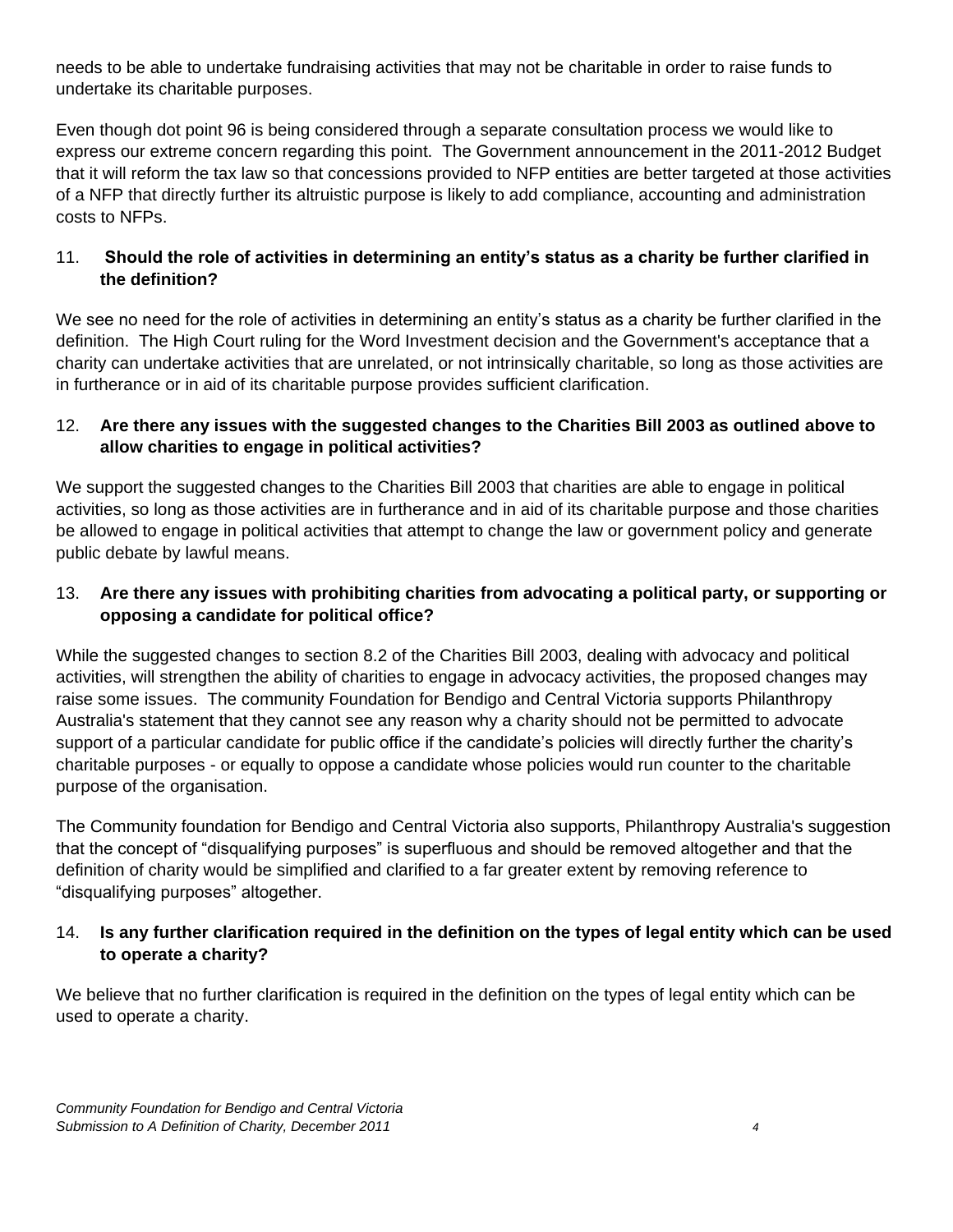## 15. **In the light of the Central Bayside decision is the existing definition of 'government body' in the Charities Bill 2003 adequate?**

We support Australian Community Philanthropy's view that the definition of 'government body' in the Charities Bill 2003 lacks clarity and does not resolve the uncertainty on the issue for organisations that, because of their connection to government, may not be considered "charitable".

The issue of whether an entity is a government body or controlled by government is of material importance in determining eligibility to charitable status. But is this distinction still relevant and should it be continued in the legislative definition?

This exclusion causes confusion in the community and frustration that organisations that the community considers charitable, are in fact not charitable due to their connection with government (examples of this include State schools, hospitals, community halls/centres, public pools, art galleries, museums, libraries and volunteer service organisations such as ambulance, state emergency service and country fire service). This affects the organisation's ability to receive funding from charitable foundations.

It will be seen as a significant step to modernising the definition of charity in Australia in line with public opinion if the following area was included in the list of charitable purposes

 $\triangleright$  government controlled entities such as state schools, hospitals, community halls/centres, public pools, art galleries, museums, libraries and volunteer service organisations such as ambulance, state emergency service and country fire service etc.

In rural and regional Australia, government owned facilities are often the centre of the community. State schools, particularly in rural Australia, are often the hub of a community and in disadvantaged or low population areas (particularly as government funding is tied to enrolment numbers) can be very much in need of additional support for building or ground maintenance and development or for equipment and additional programs, counsellors, tutors, etc. The public consider education as charitable so find it hard to distinguish between non charitable State schools and private non profit schools which are charitable.

Local government often seeks to run programs and provide vital infrastructure to the community which community foundations often want to support.

Not being able to support and fund these excluded groups in all areas, but particularly in a rural and regional context, is confusing and frustrating to most communities and seen as being unfair given the often vital role these institutions play in these communities.

The confusion surrounding entities 'controlled by government' could be simplified by (in decreasing order of preference):

- $\triangleright$  allowing a government body to be a charity;
- $\triangleright$  inserting in the proposed list of charitable purposes:
	- $\circ$  providing money, property or benefits to government bodies which would be charitable but for their connection with government;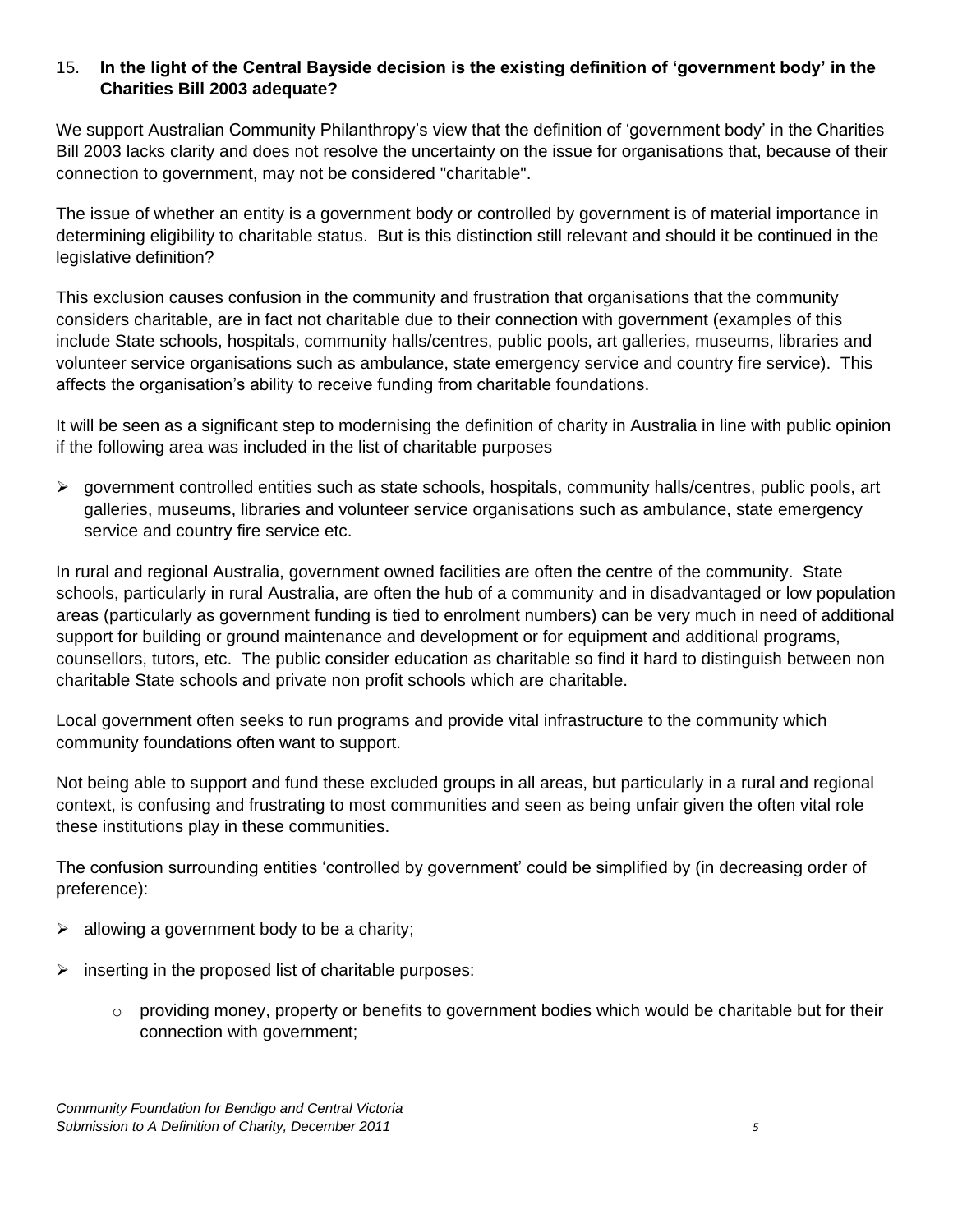o providing money, property or benefits to Item 1 DGRs which are exempt bodies even if they are not charitable.

#### 16. **Is the list of charitable purposes in the Charities Bill 2003 and the** *Extension of Charitable Purposes Act 2004* **an appropriate list of charitable purposes?**

We also submit that the list of charitable purposes in the Charities Bill 2003 is inadequate.

We believe that far greater clarity could be achieved by expanding it. If the purpose of the legislative definition of charity is to provide a clear framework for determining charitable status, it is better to be more explicit rather than less so.

A longer list of charitable purposes will lessen the need for organisations to seek advice (either from the ACNC or from independent advisors) about whether they are in fact charitable. This would also bring Australia further in line with other jurisdictions where the list of charitable purposes has been expanded.

#### 17. **If not, what other charitable purposes have strong public recognition as charitable which would improve clarity if listed?**

We particularly believe that the following has strong public recognition as being charitable in contemporary Australia and are particularly important to rural communities:

- $\triangleright$  amateur sports programs and facilities;
- government controlled entities such state schools, hospitals, community halls/centres, public pools, art galleries, museums, libraries, and volunteer fire, rescue or ambulance services and
- $\triangleright$  the advancement of community development.

In rural and regional Australia, sporting clubs are often the centre of the community. The sporting clubs provide much more than sport for sport's sake, in terms of community building, reducing social isolation, providing a meeting point and facilities that are often available to other community groups.

As pointed out above state schools are also often the hub of a community and in disadvantaged and low population areas can be very much in need of additional support for building or ground maintenance and development or for equipment and additional programs, counsellors, tutors, etc. The public consider education as charitable so find it hard to distinguish between non charitable State schools and private non profit schools which are charitable.

Generally contemporary Australian society sees public schools, public hospitals and volunteer service organisations such as the Country Fire Service and State Emergency Service, that are operated by government, as charitable for the following reasons:

- $\triangleright$  they provide a public benefit
- $\triangleright$  often the community has significant involvement in their operations through School Governing Councils, Hospital Boards and volunteer fire brigades,
- $\triangleright$  they rely on volunteers to undertake aspects of their operations and raise funds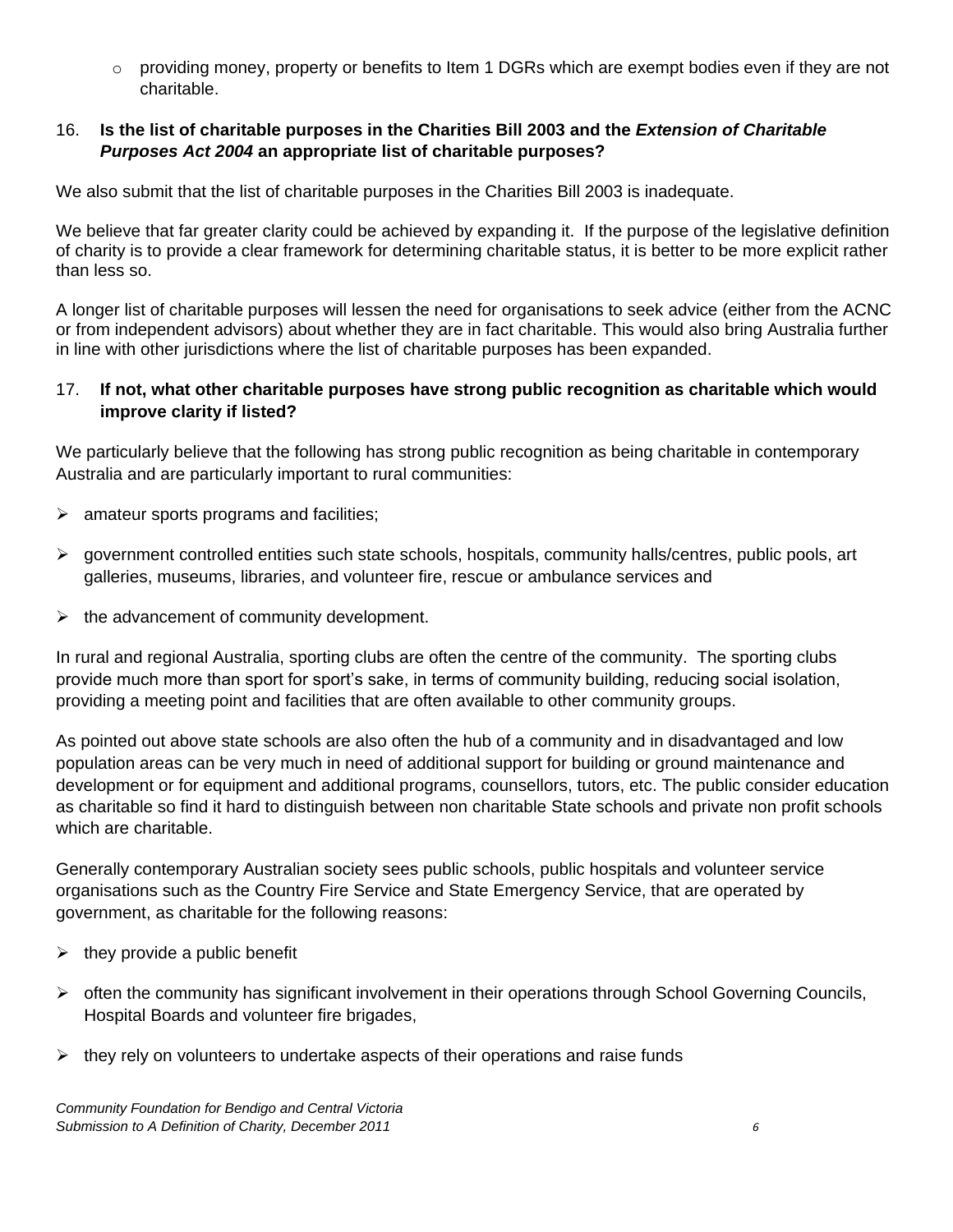$\triangleright$  their purposes and activities are listed in the Charities Bill 2003

Australian society does not see these organisations as governmental rather they are seen as community organisations. These organisations may receive government funding but also receive significant support from their community particularly in rural areas where schools and hospitals are essential to the survival of a rural community.

The educational, welfare and health purposes that are charitable and provide public benefit outweigh the disqualifying purpose of being governmental. For these reasons we believed that public schools, public hospitals and volunteer service organisations have strong public recognition as charitable and support the addition of governmental organisations that would be charitable if they were not government entities being added to the list of charitable purposes.

Amateur sport has strong public recognition as being charitable particularly those organisations providing sporting opportunities for children and sporting organisations in rural communities. Often in rural communities sporting organisations are the only organisations that provide opportunities for children to participate in after school activities.

In rural and regional Australia, the sporting clubs are often the centre of the community, reducing social isolation, providing a meeting point, a bridge among cultures and facilities that are often available to other community groups and contributing to healthy lifestyles across all socioeconomic levels.

Sport plays an important role in rural communities, providing benefits that are economic, recreational, health promoting and cultural. Sport is critical to the identity of rural communities, it brings people together, builds community pride and even provides a valued source of local tradition and history.

Cost is often a barrier to participating in sport and in rural areas the cost of travelling to and from sporting facilities is a barrier to participation. In rural areas often talented sportsmen and women are denied the opportunity of competing at a higher level of competition due to financial hardship. As sport is a "disqualifying purpose" it is difficult for Community Foundations to help in these situations.

Similarly often amateur sporting clubs experience financial hardship due to circumstances beyond their control, once again as sport is a "disqualifying purpose" it is difficult for Community Foundations to help in these situations.

Not being able to support and fund sporting groups in a rural and regional context is often confusing and frustrating to many communities and seen as being unfair given the often vital role they play in these communities.

The Australian Government by establishing the Australian Sports Foundation and listing it as a Deductible Gift Recipient has recognised that sport is a contemporary Australian societal need and expectation. The Australian Sports Foundation assists community organisations raise funds for the development of Australian sport and increase opportunities for Australians to participate in sport, and/or excel in sports performance.

If sport were listed as a charitable purpose the activities undertaken by the Australian Sports Foundation could be undertaken by Community Foundations. Community Foundations have a greater understanding of the societal needs in their communities than a national body.

We also support Philanthropy Australia's suggested list of charitable purposes as listed in Appendix A.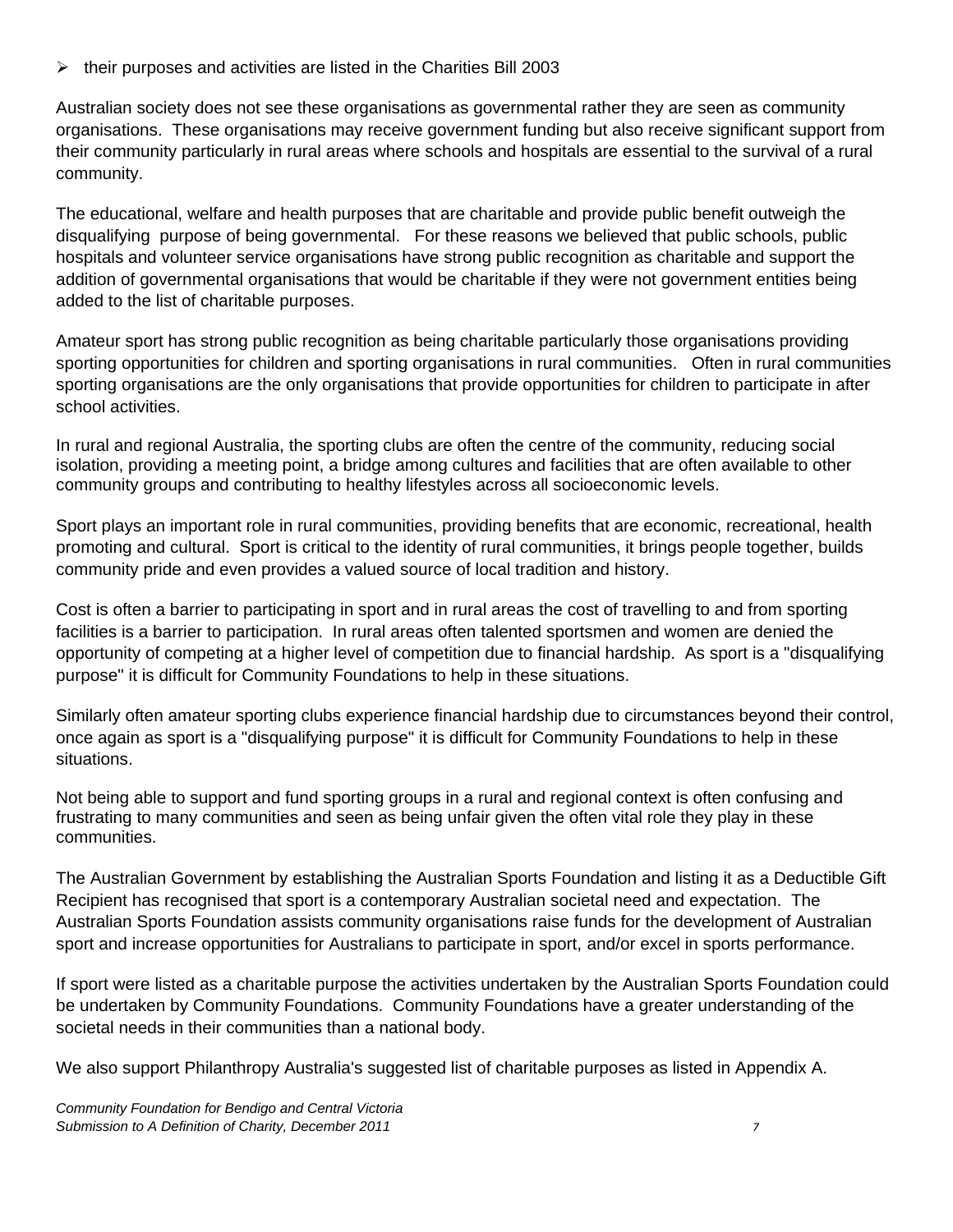## 18. **What changes are required to the Charities Bill 2003 and other Commonwealth, State and Territory laws to achieve a harmonised definition of charity?**

We support a statutory definition of charity for Commonwealth purposes which will provide a platform to a harmonised definition for all levels of government.

We support a single statutory definition of charity across Commonwealth, State and Territory jurisdictions. This will simplify compliance issues for charities and reduce the administrative burden on charities and will provide consistency of treatment for a range of purposes.

#### 19. **What are the current problems and limitations with ADRFs?**

We have no comments or experience with respect to this question.

#### 20. **Are there any other transitional issues with enacting a statutory definition of charity?**

Once a statutory definition of charity is enacted it would be beneficial to apply this definition to all levels of government and then to implement one law with respect to fundraising licenses. Currently fundraising licenses are controlled by State Government. This means multiple licenses are required if fundraising across Australia or fundraising on the internet.

Currently under some State Acts, trusts are given the power to "opt in" to make grants to non-charitable entities which are DGRs.

These provisions are inconsistent across States and cause considerable confusion and complexity for the boards of the trustees of charitable trusts both in understanding the divergence between Commonwealth and State laws and in the complexity of the application. As a result very few community foundations have exercised this power in respect of their public ancillary funds.

There may be a further concern once the Australian Charities and Not for profit Commission (ACNC) commences its register of charities as those trusts which have opted in will not appear on the register unless they are specifically included in the proposed list of charitable purposes. Not appearing on the register could be seen as a marketing disadvantage to those trusts raising money from the public.

In addition to the confusion, the charitable trusts of community foundations which are not public ancillary funds would also wish to take advantage of the State law enabling them to "opt in" but are unable to do so. This is complicated to understand why the public ancillary fund can give to non charitable item 1 DGRs but the charitable trust can't.

In summary:

- $\triangleright$  Charitable trusts which are not private or public ancillary funds cannot make grants to government entities (including government controlled entities) for their general operations or for infrastructure;
- $\triangleright$  Charitable trusts which are not private or public ancillary funds can make grants to government entities (including government controlled entities) for charitable purposes over and above their usual operations (Re Cain and discussion in 279 and 280 in TR 2011/4);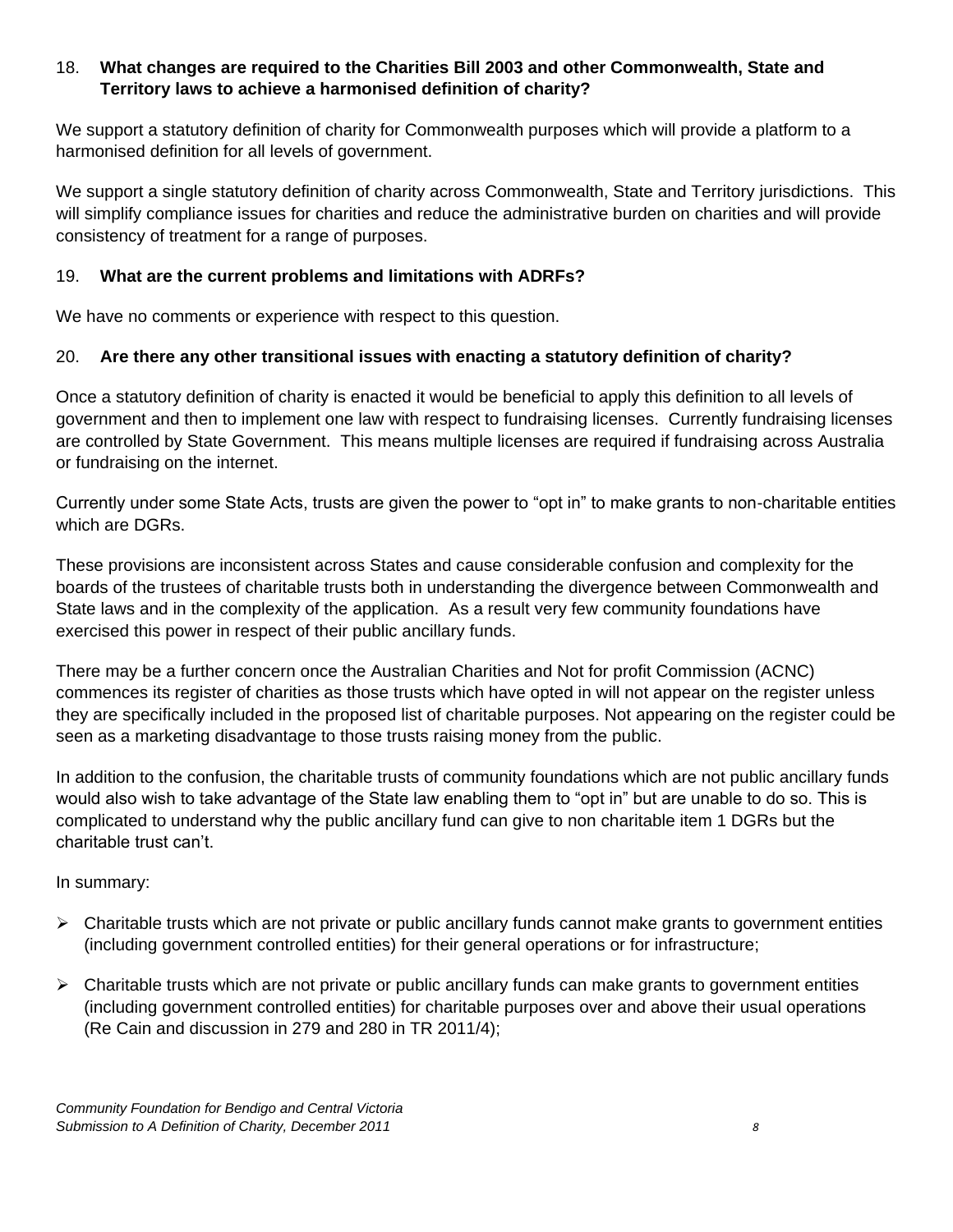- $\triangleright$  Charitable private or public ancillary funds cannot make grants to non-charitable item 1 DGRs;
- $\triangleright$  Private or public ancillary funds in States where there is State legislation which enables them to opt in by making a declaration and changing tax status from a charitable fund to an income tax exempt fund, can make grants to non-charitable item 1 DGRs, provided the trust makes the declaration and ceases to be charitable under ITAA 97 and presumably under the proposed legislation on the definition of charity.

The complex issues created by the divergence in State and Commonwealth laws and the confusion surrounding entities 'controlled by government' could be simplified by (in decreasing order of preference):

- $\triangleright$  allowing a government body to be a charity;
- $\triangleright$  inserting in the proposed list of charitable purposes:
- $\triangleright$  providing money, property or benefits to government bodies which would be charitable but for their connection with government;
- $\triangleright$  providing money, property or benefits to Item 1 DGRs which are exempt bodies even if they are not charitable.

## **Acknowledgement**

We would like to acknowledge the support of Australian Community Philanthropy, Philanthropy Australia and Alice Macdougall, Special Counsel, Freehills in the preparation of this document.

Written by Cheryl Hardie, Executive Director and Company Secretary, Community Foundation for Bendigo and Central Victoria for and on behalf of the Board of Directors.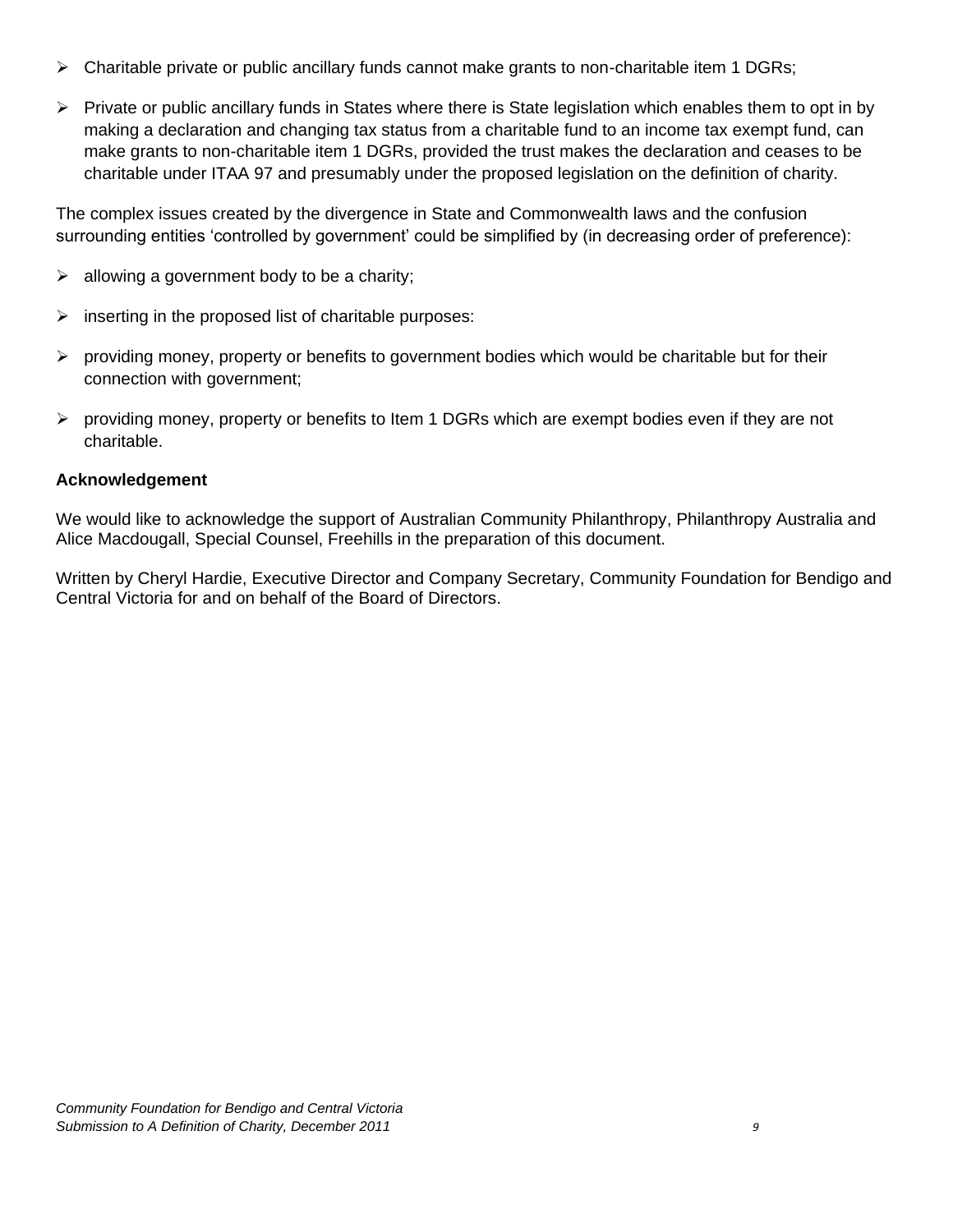#### **Appendix A: Suggested list of charitable purposes**

- $\triangleright$  the advancement of education;
- $\triangleright$  the advancement of religion;
- $\triangleright$  the advancement of health and the saving of lives, which includes;
- $\triangleright$  the prevention and relief of sickness, disease, disability or human suffering
- $\triangleright$  the advancement of social or community welfare, which includes:
	- $\circ$  the prevention and relief of poverty, distress or disadvantage of individuals or families;
	- $\circ$  the care, protection and support of those in need by reason of youth, age, ill health, disability, financial hardship or other disadvantage;
	- $\circ$  the care and support of members or former members of the armed forces, emergency services and the civil defence forces and their families;
- $\triangleright$  the advancement of community development, which includes:
	- $\circ$  retraining, finding employment, providing work experience, skills development, business incubation in disadvantaged areas or for people who have or are likely to experience difficulty in obtaining and maintaining employment;
	- o providing facilities for meeting and holding events;
	- $\circ$  preservation or restoration of the natural and built environment, including community gardens, erecting statues, providing historical information;
	- o providing health and community services information;
	- $\circ$  improving community facilities and access, including community transport;
	- $\circ$  supporting not-for-profit community groups with open entry requirements, including clubs and interest groups, which help in reducing social isolation or promote a sense of community, in rural and regional areas;
- $\triangleright$  the advancement of the arts, culture, heritage or science;
- $\triangleright$  the advancement of amateur sport, which includes:
	- $\circ$  the provision of sporting or recreational activities or facilities with the object of improving the conditions of life for persons who are in need by reason of youth, age, infirmity, disability, poverty, geographic isolation, or social and economic circumstances;
- $\triangleright$  the advancement of human rights, which includes: